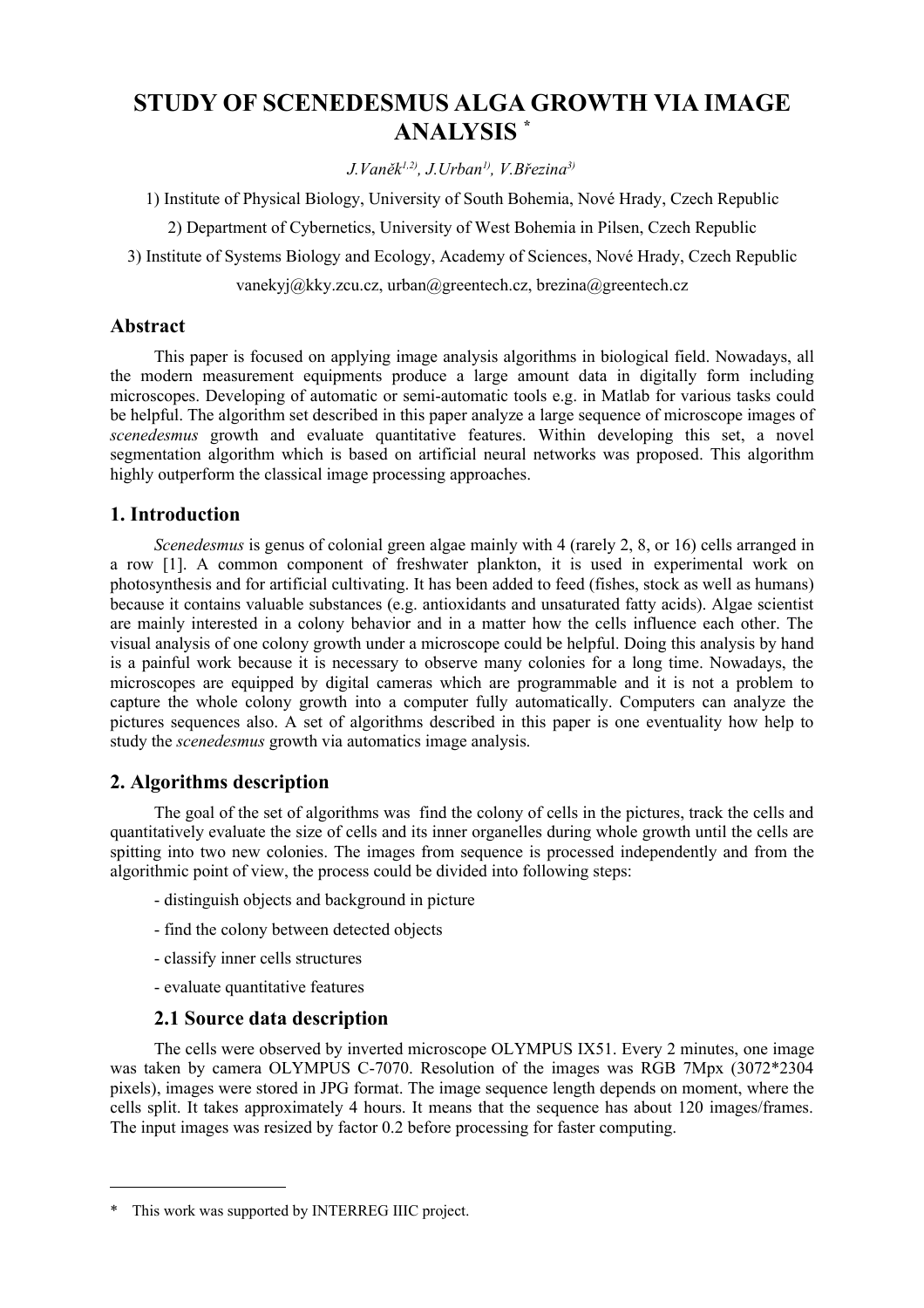

Figure 1: An example of input image (cut-off)

#### **2.2 Step 1 – distinguish objects and background**

At first an appropriate thresholding method has to be applied. In initial experiments commonly used methods were tested. The RGB domain for thresholding is not advisable, because objects and background are inseparable in this domain. HSV [2] and chromatic colors [3] domains were tested instead. The image in HSV domain was obtained by function *rgb2hsv* (from Matlab Image Processing Toolbox). The image in chromatic colors was obtained by using equations (1).

$$
C_r = \frac{B}{R+G+B}
$$
  
\n
$$
C_g = \frac{G}{R+G+B}
$$
  
\n
$$
C_b = 1 - (C_r + C_g)
$$
 (1)

The *C<sup>b</sup>* channel in chromatic color domain is redundant because it is linear combination of *C<sup>r</sup>* and *Cg*. The thresholding itself was done by *Otsu* segmentation method [4], which is a gray level thresholding nonparametric method of automatic threshold selection for picture segmentation from intensity histogram. The *Otsu* segmentation was done in all channels HSV and *Cr*,*Cg*, respectively. The final binary result was obtained by logical AND operation of individual channels. Both domains get very simmilar results but quality of these results was practicaly on the threshold of usability for next processing because a quality of input images are far from ideal state. The morphologic operation can help a lot but are not able to correct all errors. After the initial tests with above described method, it was clear that a new more powerful thresholding method have to be developed.

The new developed method is based on artificial neural networks (ANN) with using Matlab Neural Networks Toolbox. In training stage, one ideally segmentated binary image was prepared together with an input image (in some domain RGB, HSV or chromatic colors). The ideally segmentated image could be prepared by hand or semiautomatic (via old version of segmentation method and via morphological operations with well tuned parameters). ANN could be trained by this data. The appropriate network topology is a two layers non-linear network with *tansig* transfer functions. Number of neurons in hidden layer was set to the input dimension. More neurons could be used but this number was sufficient and no significant performance gain was obtained by higher numbers of neurons. Output of ANN is one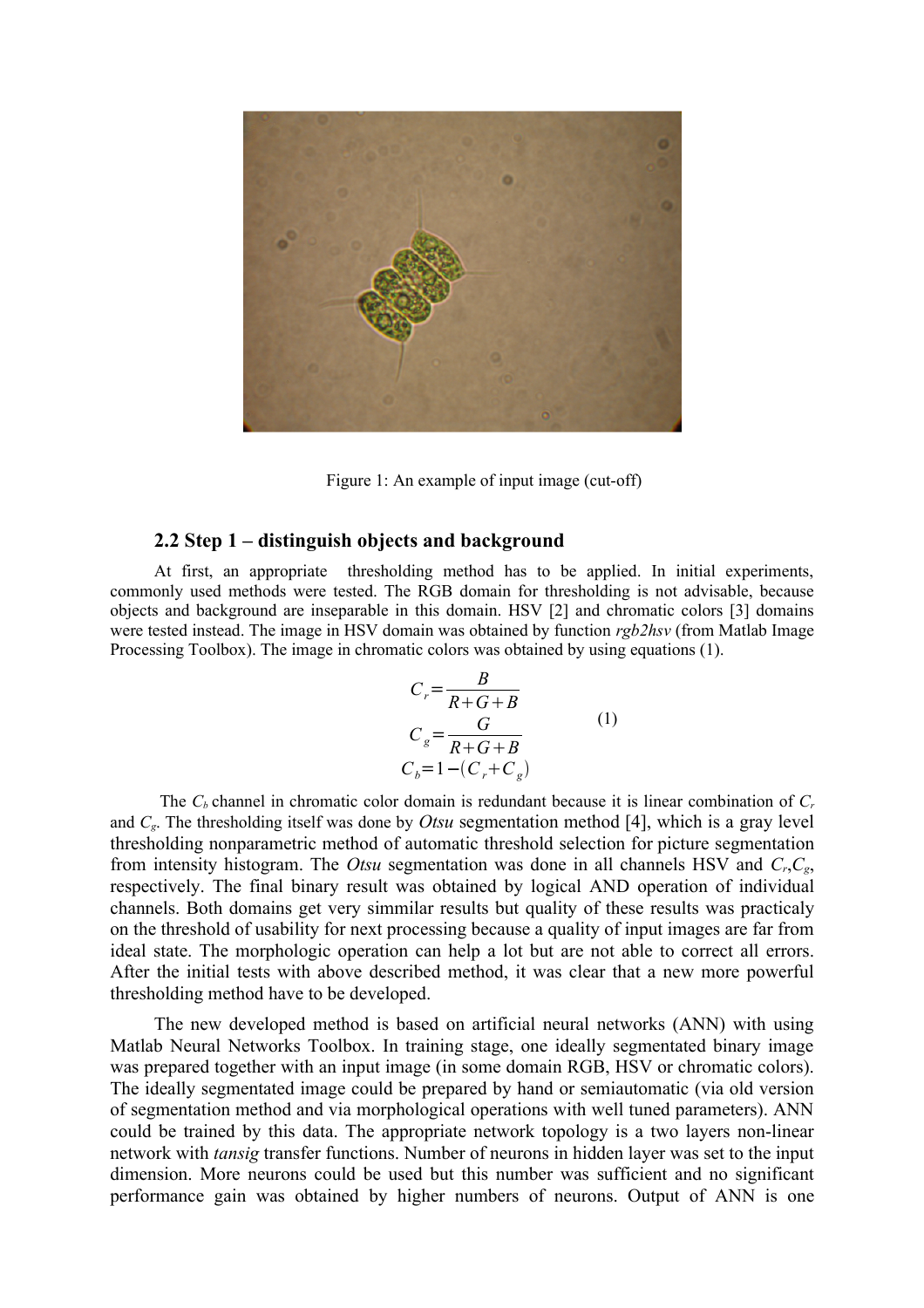dimensional and its *tansig* function produces values in range *<-1,1>.* Pixels where the output value is greather than zero is marked as object, less than zero marked as background. Performance of ANNs was evaluated via dichotomic classification task on a few others ideally segmentated images. The performance of ANNs varied on used input domain. RGB domain gave the worst result: 92% correctly classified pixels. Chromatic colors domain occupied the second place with 94.5%. The best of was HSV domain with 95%. For comparision, the old algorithm was evaluated as well. The result was 91%.

The produced errors were analyzed. The most errors were done by the missclassification of others blured small objects in captured sample. From this reason, the strategy of ANN using was changed. The segmentation proces was splited into two tasks. The first task is distiquish the all object from the background. The second task is distinquish the *scenedesmus* from all other extraneus object in the image. The two-stage process is shown in Figure 2. This two-stage method enhances performance to 98% in HSV domain. This much better segmentation method was applied as a preprocessing step in all alghorithms described bellow.



Figure 2: Illustration of two-stage ANN segmentation process.

Next, the initial segmentation generated by two-stage ANN process was enhanced via morphologicals operations. The following steps were applied:

- fill holes in objects imfill(bw, 'Holes')
- clear borders imclearborder(bw)
- $close$  imclose(bw, selement(5))
- open imopen(bw3, selement(7))

The our-own selement function gives a circular structural element matrix with diameter 5 or 7 pixels. After all this steps, the clear image where ussualy only the *scenedesmus* objects left is obtained (Figure 3).



Figure 3: Final binary image after segmentation.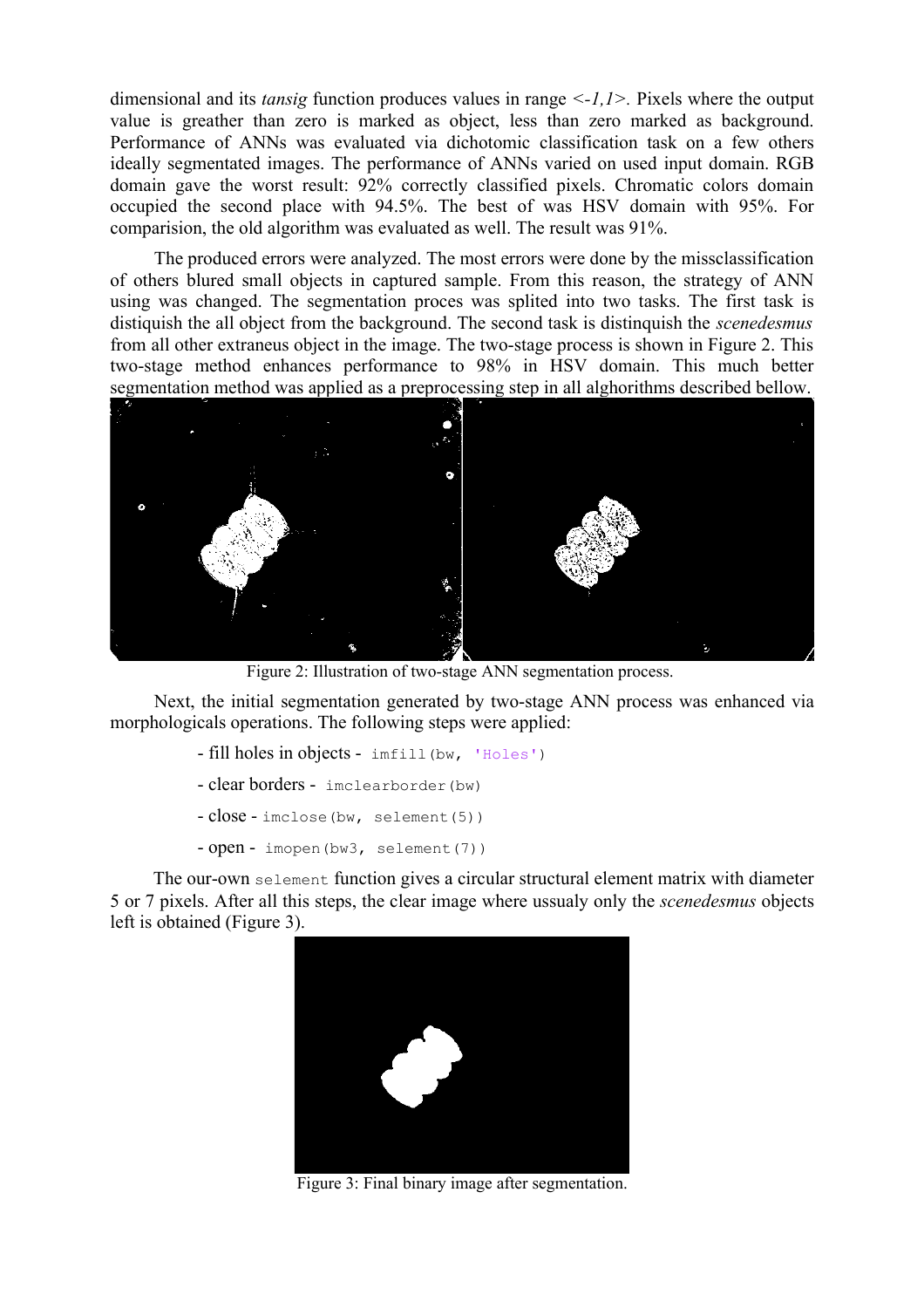#### **2.3 Step 2 – find colony objects**

This step are relatively easy to do because the segmentation produces very good results and in the image are only a few extraneous object or no one. Classification of the objects are based on its size/area. Two approaches could be used: The first one keep only these object which have a size in a priory defined range typical for *scenedesmus*. The second one need information about expected number of *scenedesmus* colonies in image. Then select the same number of object which have the size closest to the typical *scenedesmus* value. If the information about number of colonies is not available than the first one approach is used. In all our tests, the first one approach was sufficient.

## **2.4 Step 3 - classify inner cells structures**

The *scenedesmus* cells contain a large number of different inner structures but it is impossible to distinguish all from each other only via processing of these low resolution images. From this reason, the inner objects were divided into three classes which are visually separable: Transparent border membranes (*C1*), inner cytoplasm (*C2*) and inner organelles like e.g. chloroplasts, mitochondria, endoplasmic reticulum and nucleus  $(C3)$ . The classification algorithm is based on minimum euclidean distance in RGB space. Centroids for the classificator were trained by unsupervised k-means method. An illustration of the results is depicted in Figure 4.



Figure 1: Illustration of image processing, inner structures of cells on input image (left) are classified into three classes (right).

# **2.5 Step 4 - evaluation of quantitative features**

The *scenedesmus* growth were analyzed via evaluation areas of individual classes. Together with the areas trends, the areas ratios between individual classes are interesting also. For future analysis, the summed areas were evaluated as well as areas of individual cells were evaluated. Example of summed areas trends are depicted in Figure 5.



Figure 5: Trends of summed areas of individual classes.